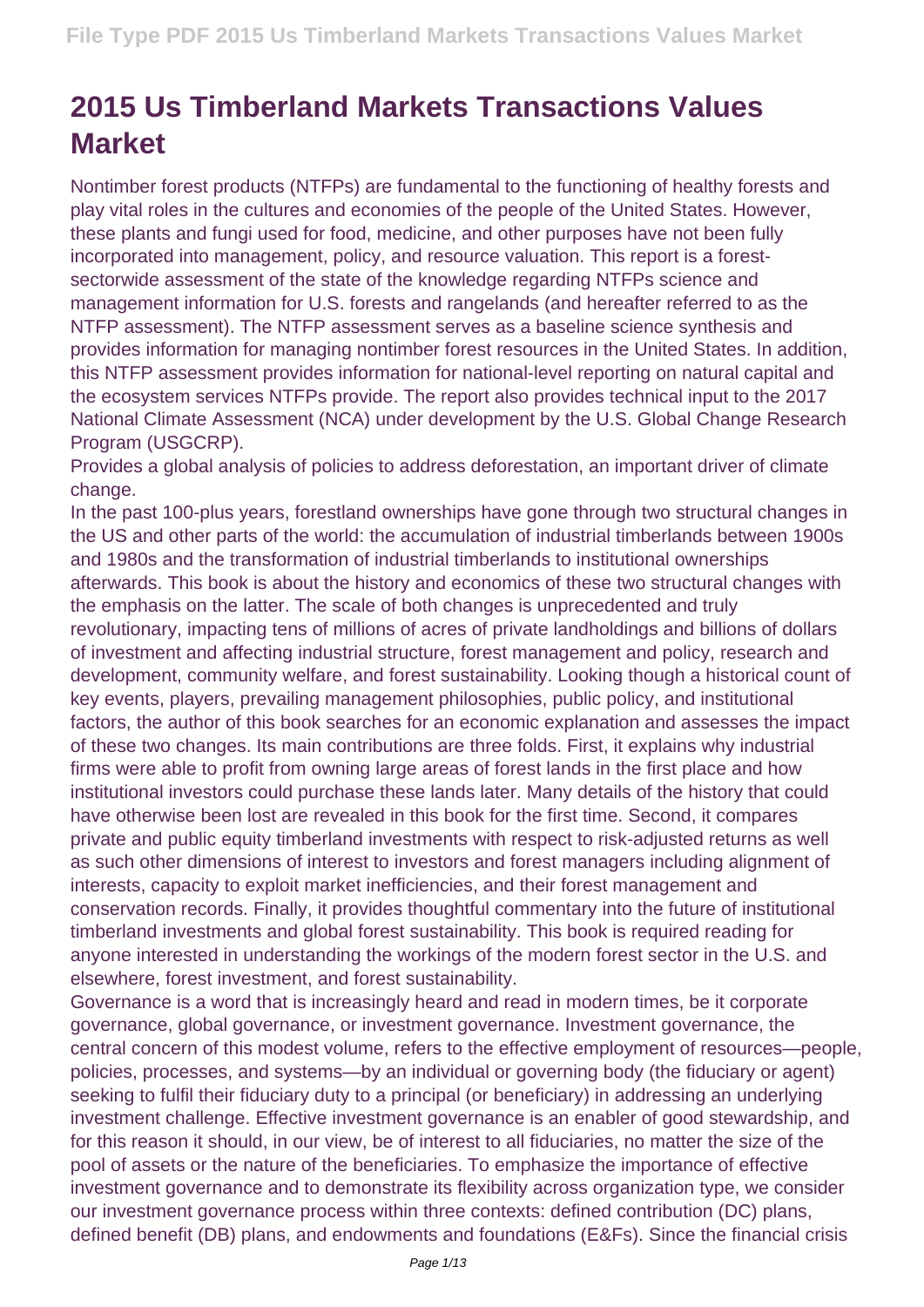of 2007–2008, the financial sector's place in the economy and its methods and ethics have (rightly, in many cases) been under scrutiny. Coupled with this theme, the task of investment governance is of increasing importance due to the sheer weight of money, the retirement savings gap, demographic trends, regulation and activism, and rising standards of behavior based on higher expectations from those fiduciaries serve. These trends are at the same time related and self-reinforcing. Having explored the why of investment governance, we dedicate the remainder of the book to the question of how to bring it to bear as an essential component of good fiduciary practice. At this point, the reader might expect investment professionals to launch into a discussion about an investment process focused on the best way to capture returns. We resist this temptation. Instead, we contend that achieving outcomes on behalf of beneficiaries is as much about managing risks as it is about capturing returns—and we mean "risks" broadly construed, not just fluctuations in asset values.

These standards have been prepared to promote uniformity in the appraisal of real property among the various agencies acquiring property on behalf of the U.S., by both direct purchase & condemnation. Contents: standards for approaching the solution to certain recurring appraisal problems (cost approach, income approach, highest & best use, etc.); data documentation & appraisal reporting standards (zoning & other land use regulations, contents of appraisal report, etc.); general standards of a miscellaneous nature (impartiality, witness composure, leasehold takings, etc.). Cases & statutes.

Apply CFA Program concepts and skills to real-world wealth and portfolio management for the 2018 exam The same official curricula that CFA Program candidates receive with program registration is now publicly available for purchase. CFA Program Curriculum 2018 Level III, Volumes 1-6 provides complete, authoritative guidance on synthesizing the entire CFA Program Candidate Body of Knowledge (CBOK) into professional practice for the 2018 exam. This book helps you bring together the skills and concepts from Levels I and II to formulate a detailed, professional response to a variety of real-world scenarios. Coverage spans all CFA Program topics and provides a rigorous treatment of portfolio management, all organized into individual study sessions with clearly defined Learning Outcome Statements. Visual aids clarify complex concepts, and practice questions allow you to test your understanding while reinforcing major content areas. Levels I and II equipped you with foundational investment tools and complex analysis skill; now, you'll learn how to effectively synthesize that knowledge to facilitate effective portfolio management and wealth planning. This study set helps you convert your understanding into a professional body of knowledge that will benefit your clients' financial futures. Master essential portfolio management and compliance topics Synthesize your understanding into professional guidance Reinforce your grasp of complex analysis and valuation Apply ethical and professional standards in the context of real-world cases CFA Institute promotes the highest standards of ethics, education, and professional excellence among investment professionals. The CFA Program Curriculum guides you through the breadth of knowledge required to uphold these standards. The three levels of the program build on each other. Level I provides foundational knowledge and teaches the use of investment tools; Level II focuses on application of concepts and analysis, particularly in the valuation of assets; and Level III builds toward synthesis across topics with an emphasis on portfolio management.

The purpose of this book is to provide guidelines and assistance to nonindustrial private forest owners and the legal, tax, financial, insurance, and forestry professionals who serve them on the application of estate planning techniques to forest properties. The book presents a working knowledge of the Federal estate and gift tax law as of September 30, 2008, with particular focus on the unique characteristics of owning timber and forest land. It consists of four major parts, plus appendices. Part I develops the practical and legal foundation for estate planning. Part II explains and illustrates the use of general estate planning tools. Part III explains and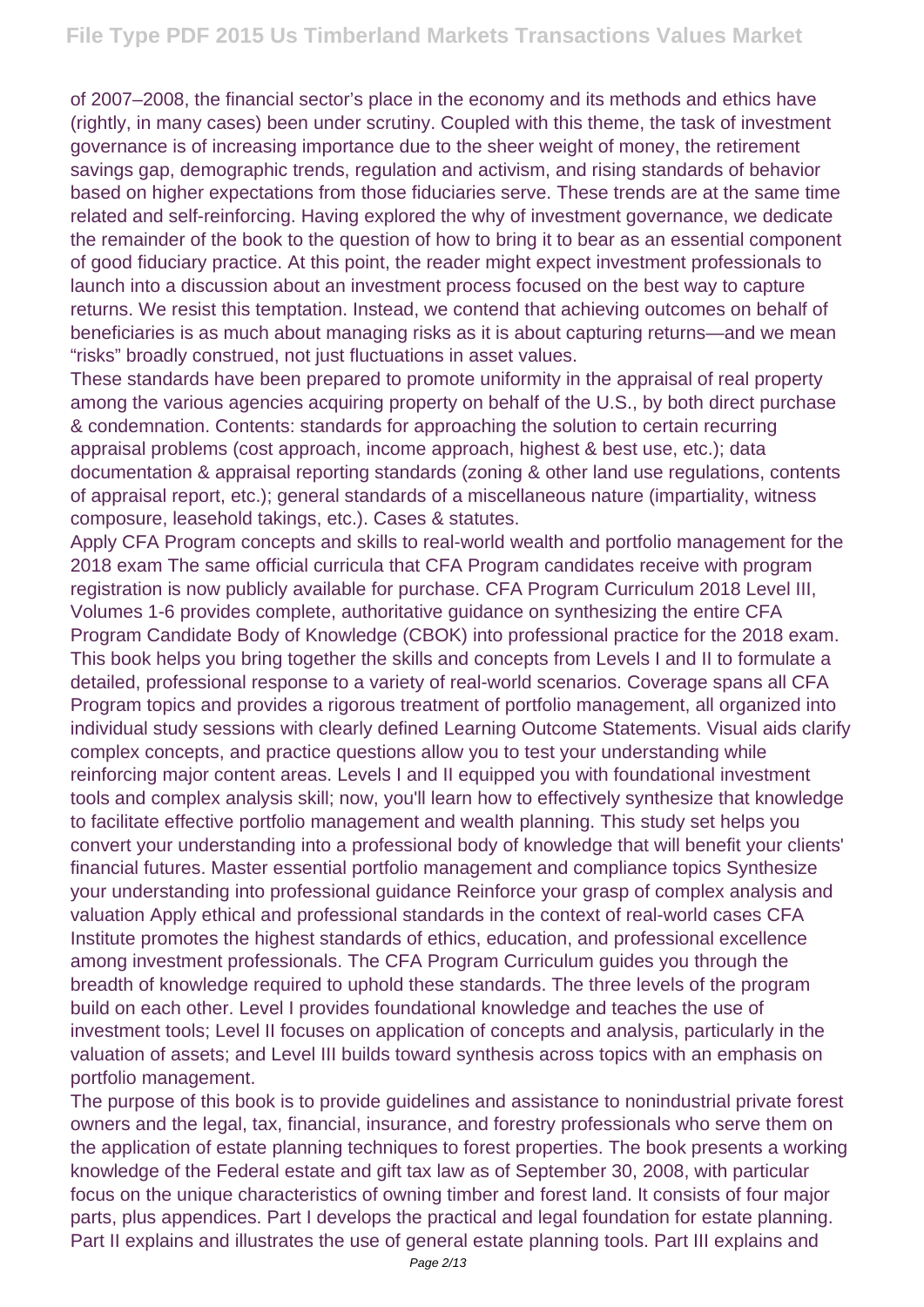illustrates the use of additional tools that are specific to forest ownership. Part IV describes the forms of forest land ownership, as well as the basic features of State transfer taxes and the benefits of forest estate planning. The appendices include a glossary and the Federal forms for filing estate and gift taxes.

Includes another issue of 1936 ed. without illus.

In the past two decades, massive structural changes of timberland ownership occurred in the United States with almost 55 million acres of timberland changed hands. Forestry firms structured as C-Corporations (C-Corps) have either converted to timber real estate investment trusts (REITs) or divested most of their timberland holdings to REITs and timber investment management organizations (TIMOs). REIT, as a unique investment vehicle, is known to have better tax efficiency and liquidity and draws investors' attention. The first part of this dissertation evaluates the long-term financial performance of four publicly-traded timber REIT conversions by an event study using buy-and-hold and cumulative abnormal returns, a zeroinvestment portfolio approach, and pooled ordinary least squares (OLS) regression. The results show that on average, annualized abnormal returns of about 0.5% are identified before, and over 8.9% are identified after, the REIT conversions. Structural changes have added values to the timber firms in the long run. The second part compares the financial performance of publicly-traded timber REITs with other REITs using the intertemporal capital asset pricing model and multivariate generalized autoregressive conditional heteroscedasticity model. The results show that the conditional volatilities of REITs rise more after good news, and REITs as a whole respond positively to past shocks. Timber REITs, in particular, have large market capitalizations and no excess returns, and are insensitive to recessionary shocks. Timber REITs have the smallest unconditional variance and are most vulnerable to idiosyncratic shocks. The last part of this dissertation examines the determinants of timberland transaction prices in the US South during 2000-2015 using over 340 large transaction data provided by Timber Mart-South. The results show that pine sawtimber prices and the Federal funds rate have significantly positive impacts on transaction prices, while crude oil prices and the US dollar index have significantly negative impacts. Among the 11 Southern states, North Carolina and South Carolina have significantly positive effects on transaction prices, while Alabama, Arkansas, Tennessee, Texas, and Virginia have significantly negative effects. In regards to timberland ownership, C-Corps and TIMOs outperform firms outside the timber industry. In the new economy where value drivers are shifting from tangible to intangibles resources, brands are the most familiar asset. They are well known by consumers, perceived as a critical component of enterprise value and often motivate large mergers and acquisitions. Yet, brands are a complex intangible asset, and their valuation is a difficult task requiring a variety of expertise: legal, economic, financial, sector-specific and marketing. Using rigorous methodologies, an analysis of the world of the new economy and an inquiry into the limits of modern valuation technics, this book offers empirical and theoretical background to the key issue of brand valuation. It provides answers to the many questions that arise when attempting to value a brand: How to understand the origin of brand value? How to assess its value objectively? Why valuations of some brands by consulting firms differ so widely? How to understand that some brands are valued millions of euros when the companies that own them are losing money? Brand Valuation explains the economics and finance factors explaining the value and volatility of brands and presents the most commonly used methodologies to value brands such as the cost methods, the excess earnings approach, the relief-from-royalty method or the excess revenue approach. The methodologies covered are illustrated with numerous examples allowing the reader to grasp the advantages and limits of each valuation techniques. The book presents the relevant context of brand valuation including the applicable existing accounting and valuation standards and also discusses the models developed by consulting firms.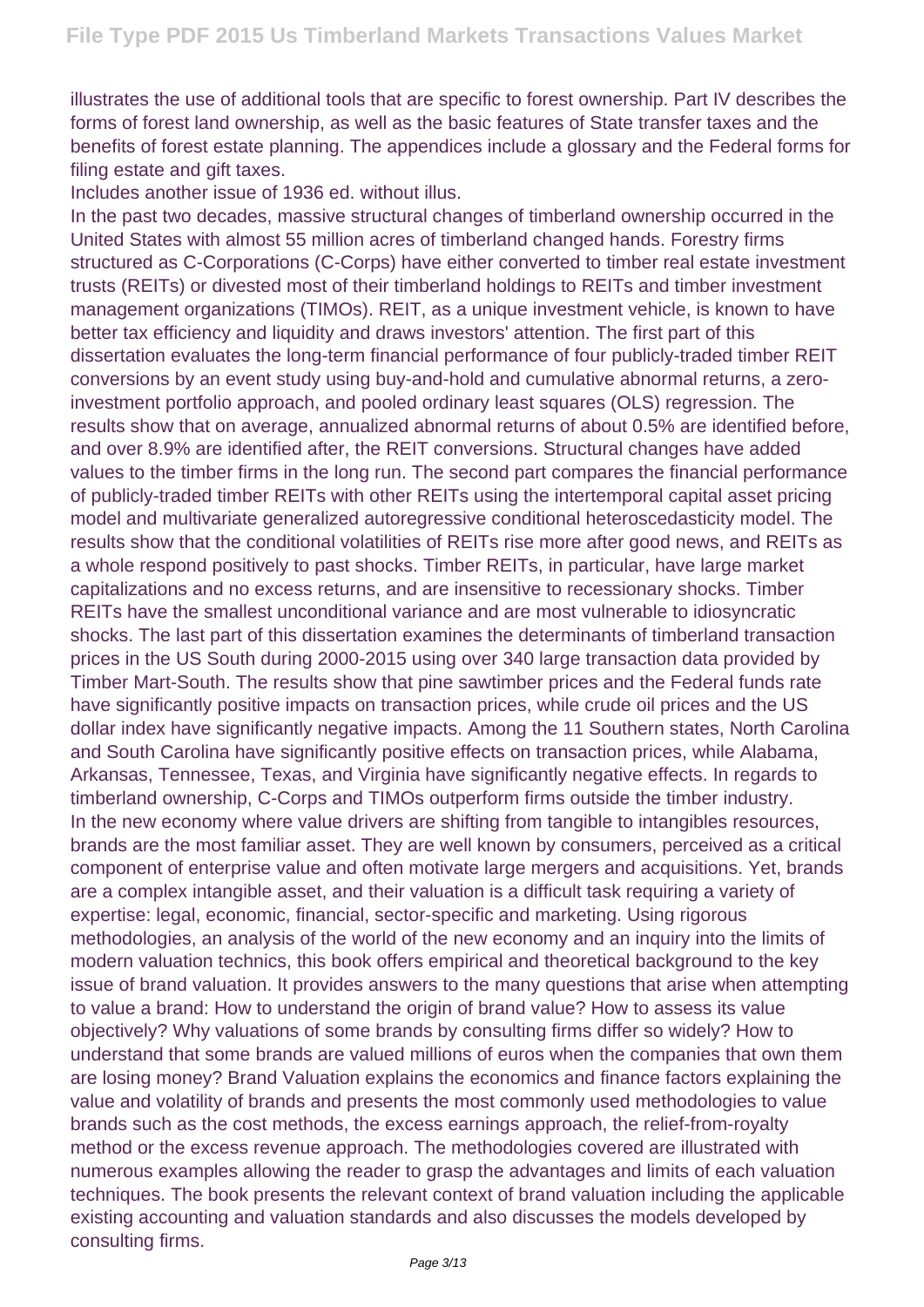In-depth Level II exam preparation direct from the CAIA Association CAIA Level II is the official study guide for the Chartered Alternative Investment Analyst professional examination, and an authoritative guide to working in the alternative investment sphere. Written by the makers of the exam, this book provides in-depth guidance through the entire exam agenda; the Level II strategies are the same as Level I, but this time you'll review them through the lens of risk management and portfolio optimisation. Topics include asset allocation and portfolio oversight, style analysis, risk management, alternative asset securitisation, secondary market creation, performance and style attribution and indexing and benchmarking, with clear organisation and a logical progression that allows you to customise your preparation focus. This new third edition has been updated to align with the latest exam, and to reflect the current practices in the field. The CAIA designation was developed to provide a standardized knowledge base in the midst of explosive capital inflow into alternative investments. This book provides a singlesource repository of that essential information, tailored to those preparing for the Level II exam. Measure, monitor and manage funds from a risk management perspective Delve into advanced portfolio structures and optimisation strategies Master the nuances of private equity, real assets, commodities and hedge funds Gain expert insight into preparing thoroughly for the CAIA Level II exam The CAIA Charter programme is rigorous and comprehensive, and the designation is globally recognised as the highest standard in alternative investment education. Candidates seeking thorough preparation and detailed explanations of all aspects of alternative investment need look no further than CAIA Level II.

Explains ways to reconstruct the natural world into goods and servcies, determine market values for each, and make sure everyone pays their fair share.

The Routledge REITs Research Handbook presents a cutting-edge examination of the research into this key global investment vehicle. Edited by internationally respected academic and REIT expert Professor David Parker, the book will set the research agenda for years to come. The handbook is divided into two parts, the first of which provides the global context and a thematic review covering: asset allocation, performance, trading, sustainability, Islamic REITs, emerging sectors and behavioural finance. Part II presents a regional review of the issues with high level case studies from a diverse range of countries including the US, UK, Brazil, India, Australia, China, Singapore, Israel and Russia, to name just a few. This handbook redefines existing areas within the context of international REITs research, highlights emerging areas and future trends and provides postgraduates, professionals and researchers with ideas and encouragement for future research. It is essential reading for all those interested in real estate, international investment, global finance and asset management.

Investments in industrial-scale planted forests have grown exponentially in recent years and are included into investment portfolios for various reasons (e.g. diversification, risk mitigation, attractive returns). The rapid growth of planted forests may incur negative social and environmental impacts. Thus, investment companies and fund managers are increasingly interested in using sustainable and responsible investment (SRI) tools (e.g. standards, guidelines, and codes of conduct). However, a classification system for SRI tools in the field of planted forests still lacks consensus.

2015 U.S. Timberland MarketsTransactions, Values & Market Research, 2000-mid-2015 Updated for new accounting and auditing guidance issued, this valuable tool provides hundreds of high quality disclosure examples from carefully selected U.S. companies of different sizes, across industries such as banking, credit and insurance, communication services, and healthcare from such organizations as Scotts Miracle-Gro, Coca-Cola, Caterpillar, and BB&T. Illustrations of the most important, immediate, and challenging disclosures, such as derivatives and hedging, consolidations, and fair value measurement are provided. Hot topics include statement of cash flows, going concern, and business combinations and intangibles. This edition also provides clear, direct guidance to help you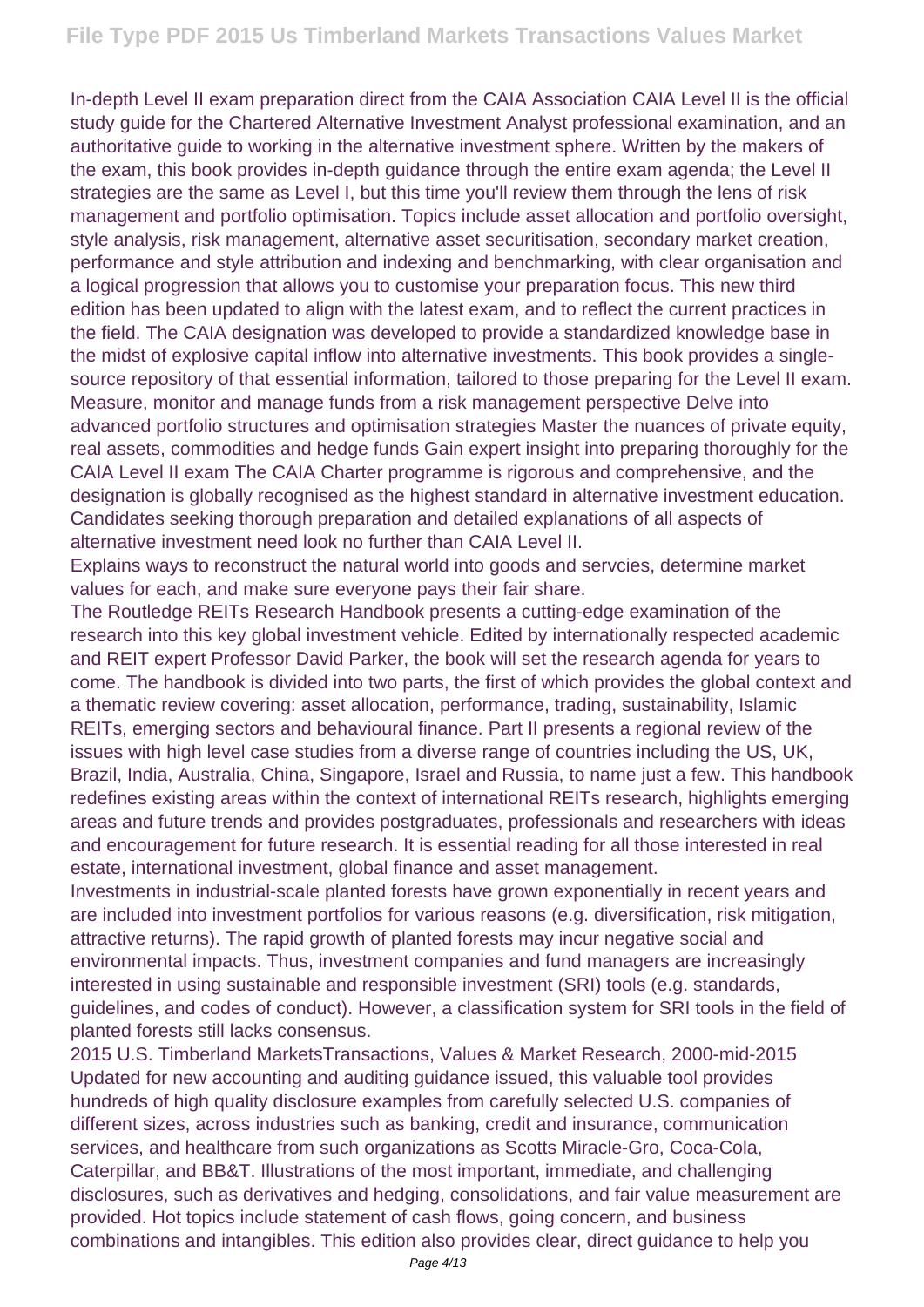understand and comply with all significant reporting requirements and detailed indexes to help you quickly find exactly what you need.

How to finance sustainable forest management (SFM) has been a question of perennial interest and concern for the forestry community. It has been estimated that the required funding for SFM is in the order of US\$70-160 billion per year globally. At present, official development assistance disbursements to forestry cover about 1 percent of the estimated total financing needs for SFM, and other available public sector financing sources barely double that amount. To scale up SFM, to create value-added economic growth and employment and protect forests from competing unsustainable land uses, domestic and foreign private financing and investments need to increase significantly.Despite the importance of the private sector, information on private forest financing is scarce and inadequate at all levels. Studies related to finance flows in the private sector have begun to emerge in recent years, and data of varying quality--especially on international private investments in wood processing--have become available in selected public statistics. However, there is no coordinated and systematic effort to collect and synthesize information on private investment flows in the forest sector. Also, none of the ad hoc studies have tried to provide a comprehensive, global picture of these flows. The objective of the study is to provide updated, comprehensive information to inform global dialogue on the role of private financing for SFM, including forest plantation development, and to the production of forest products. This report (i) reviews what private forest sector financing data are available, (ii) provides a snapshot of different financing flows in the forest sector, (iii) improves our understanding of challenges related to forest financing, and (iv) presents a roadmap for better information and improved access to finance. The scope of the report is forestry and forest industry investments in developing and emerging countries, with more focus on foreign direct investment than on domestic investments, mainly due to data constraints. The target audience includes the national governments in developing countries, donor agencies, international finance institutions with particular reference to the World Bank Group, other stakeholders of the United Nations Forum on Forests, and other forest finance practitioners.

On fifteen acres in North Carolina, Sienna, a fluffy, white Peekapoo puppy grows up under the watchful eyes of her owners, the Master and Mistress of Timberland. Sienna, an energetic and curious dog by nature, discovers her wilder side amidst the tall trees. Born in a tiny garden tub, Sienna grows into a much larger world and relishes her role as the guard dog of Timberland. You'll meet Crissy, a neighbor dog who becomes fast friends with Sienna, the Majestic Seal, a cat who soon learns the dangers of hanging around two crazy canines, and Patch, a Banty rooster with real "chicken charisma." This wonderful cavalcade of animal friends (and sometimes foes!) make the woods of North Carolina come alive. You won't want your journey through the wilderness to end! About the Author Carolyne Kennedy Smith is a Music Director and Professional singer. She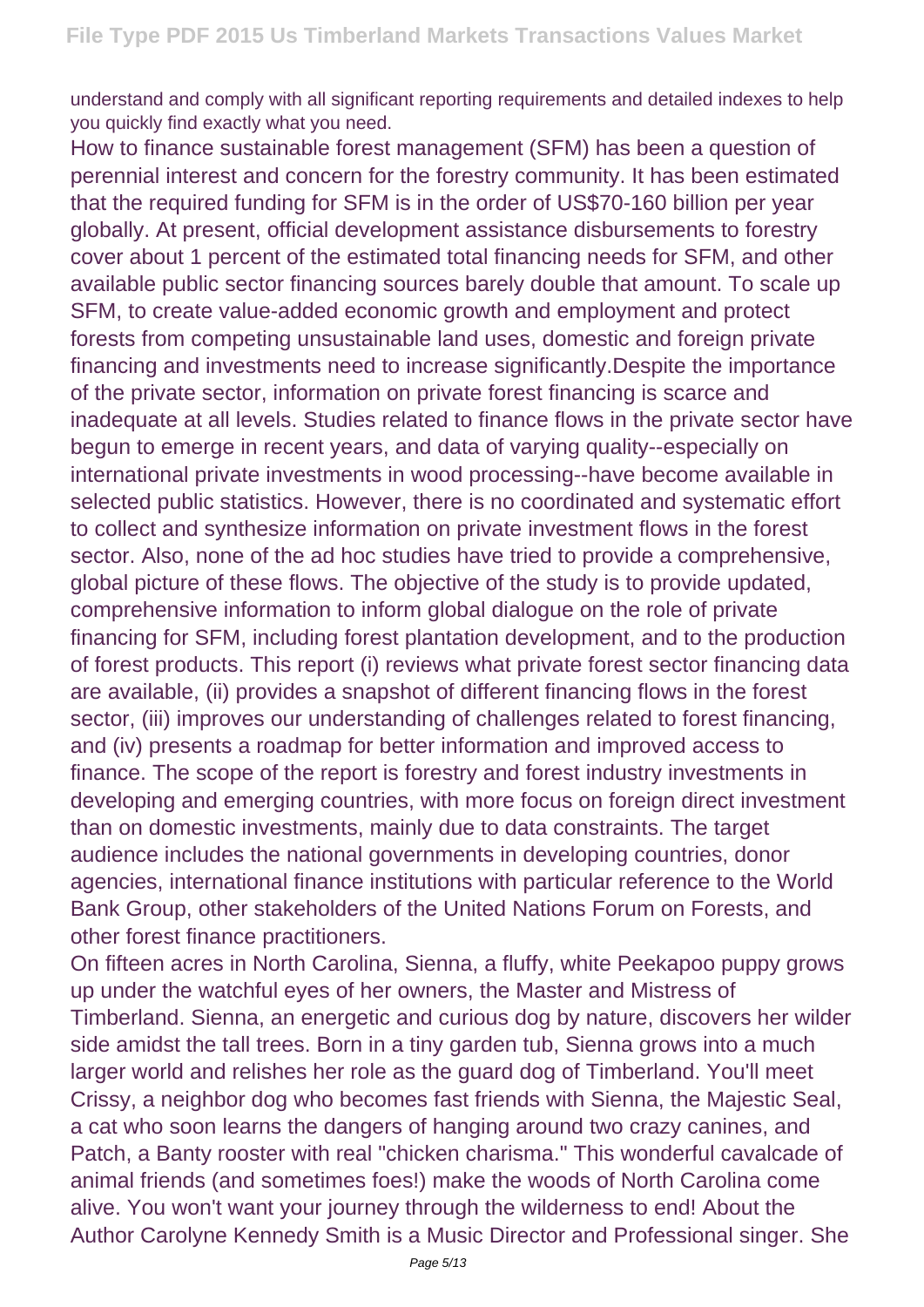has directed and produced Youth Productions and Programs in Virginia and North Carolina and has appeared on stage in Community Theater in various roles. This is her first children's book and it is based on real events. She holds a BA in Music and Counseling from Trinity College of Florida and resides in North **Carolina** 

Strategic Fashion Management: Concepts, Models and Strategies for Competitive Advantage is a highly accessible book providing a unique look into the strategic drivers of the dynamic and ever-growing fashion industry. Derived from the knowledge gap in quality strategic fashion management literature, this book blends theory with a variety of examples and uses 18 case studies to help bring to life contemporary topics faced by senior executives. The analysis is highly global in nature and aims to accelerate the strategic skills required to navigate the industry and contribute to a firm's growth. Using copious examples from across the world, this book provides in-depth discourse and progressive theoretical concepts and strategies which readers will be able to apply immediately to their studies or practices. The book is particularly suitable for finalyear undergraduate and postgraduate students studying fashion management or marketing, as well as those on MBA and international business courses who wish to understand more about the fashion ecosystem. It is also designed to serve as an important reference for executives who are interested in conceptualising strategic issues that are pertinent to the industry.

Based on a popular class taught by a Harvard Business School professor. If you're not a numbers person, then finance can be intimidating and easy to ignore. But if you want to advance in your career, you'll need to make smart financial decisions and develop the confidence to clearly communicate those decisions to others. In How Finance Works, Mihir Desai--a professor at Harvard Business School and author of The Wisdom of Finance--guides you into the complex but endlessly fascinating world of finance, demystifying it in the process. Through entertaining case studies, interactive exercises, full-color visuals, and a conversational style that belies the topic, Professor Desai tackles a broad range of topics that will give you the knowledge and skills you need to finally understand how finance works. These include: How different financial levers can affect a company's performance The different ways in which companies fund their operations and investments Why finance is more concerned with cash flow than profits How value is created, measured, and maximized The importance of capital markets in helping companies grow Whether you're a student or a manager, an aspiring CFO or an entrepreneur, How Finance Works is the colorful and interactive guide you need to help you start thinking more deeply about the numbers.

Presents an analysis of the worsening global environmental crisis, citing ten contributors to environmental deterioration, including affluence, the American culture and its values, population, and poverty.

This new publication includes: transaction data provided by US region and by Page 6/13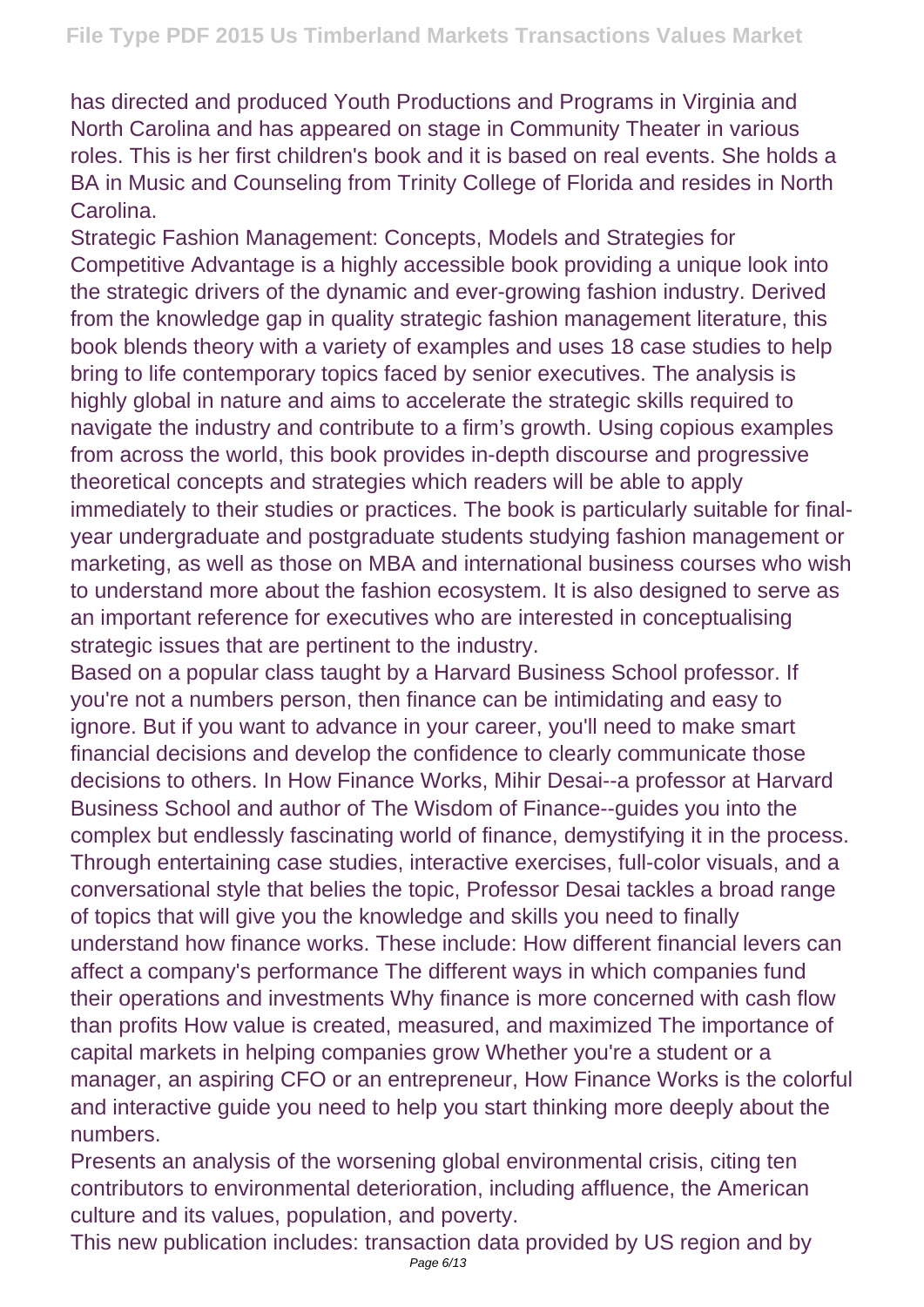state in the US South ; transactions by year from 2000 through the first half of 2015 ; and an overview of timber markets and economic conditions from 2000 through 2014, as well as a snapshot at the time of publication (2nd quarter 2015). Provides transaction details and information included in the original Timber Mart-South publication, as well as additional analyses. Sections are in reverse chronological order, starting with 2015 and going to 2000. In addition to the historical record of transactions, we tabulated the top buyers and sellers of each year from 2000 through 2014, as well as top geographic regions for timberland transactions. We also privded analysis by tract size and price per acre. The consistency of REITs' earnings and their high dividend yields, together with the low correlation of REIT stock prices with prices of other asset classes, make real estate investment trusts a unique opportunity for investors. Drawing on more than thirty years of successful investing experience with REITs, Ralph L. Block has created the ultimate REIT guide. This third edition, fully updated, explains the ins and outs of this attractive asset class in an uncomplicated style that makes it easy for novice and professional investors, as well as financial planners and investment advisers, to find what they need to know. This new edition offers the following: How to spot blue-chip REITs and control investment risk How REITs compare with other investments How to build a diversified REIT portfolio, directly or with REIT mutual funds Understanding the risk-and-reward dynamics of commercial real estate Important new developments and strategies in the REIT industry

To fully function in today's global real estate industry, students and professionals increasingly need to understand how to implement essential and cutting-edge quantitative techniques. This book presents an easy-to-read guide to applying quantitative analysis in real estate aimed at non-cognate undergraduate and masters students, and meets the requirements of modern professional practice. Through case studies and examples illustrating applications using data sourced from dedicated real estate information providers and major firms in the industry, the book provides an introduction to the foundations underlying statistical data analysis, common data manipulations and understanding descriptive statistics, before gradually building up to more advanced quantitative analysis, modelling and forecasting of real estate markets. Our examples and case studies within the chapters have been specifically compiled for this book and explicitly designed to help the reader acquire a better understanding of the quantitative methods addressed in each chapter. Our objective is to equip readers with the skills needed to confidently carry out their own quantitative analysis and be able to interpret empirical results from academic work and practitioner studies in the field of real estate and in other asset classes. Both undergraduate and masters level students, as well as real estate analysts in the professions, will find this book to be essential reading.

Growing up in the infamous Jordan Downs projects in Watts, California, with no father and a dope fiend for a mother, Eureka and Anton Jackson have never had Page 7/13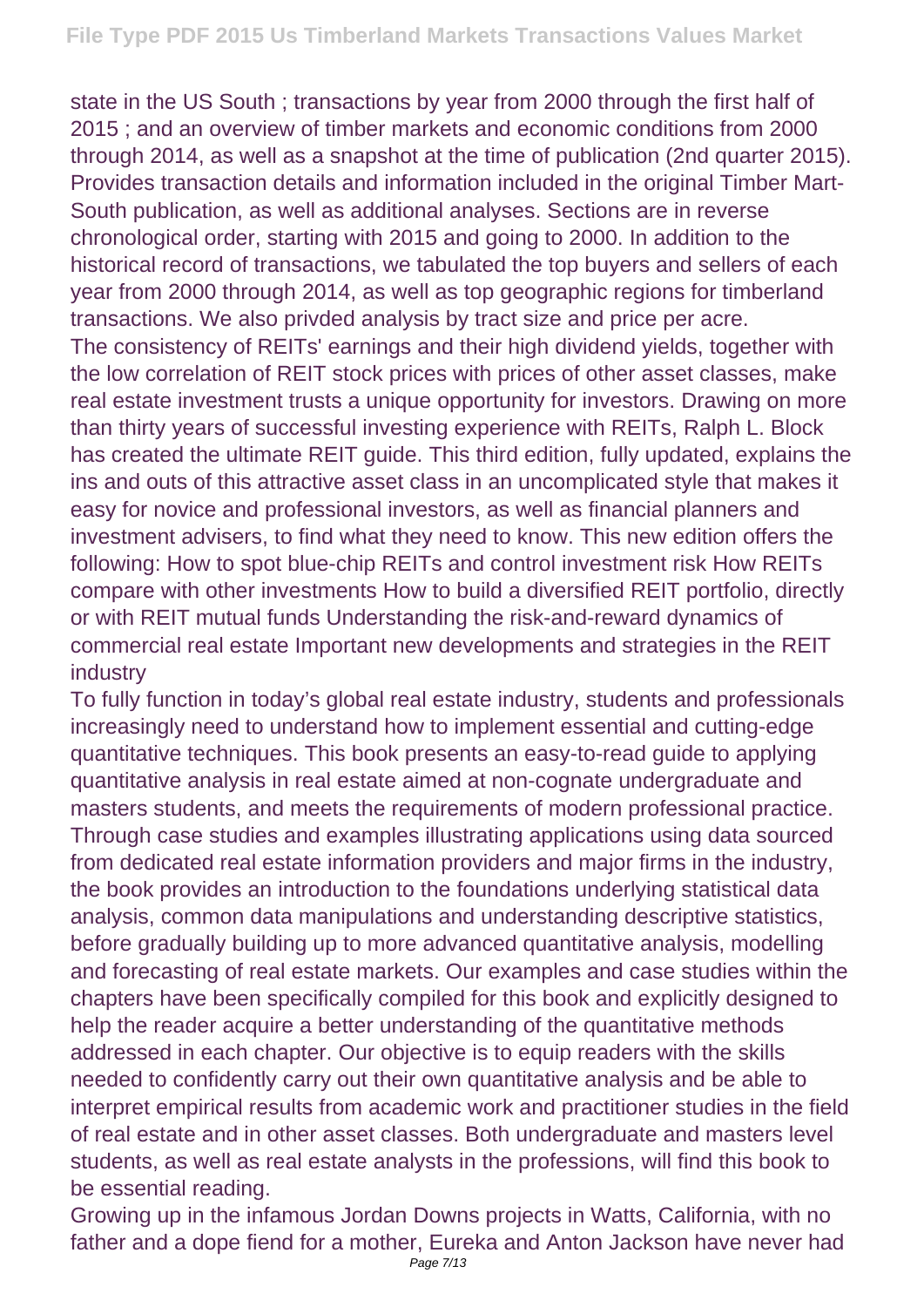it easy, and things are about to get worse. With the threat of being without food or shelter, Eureka makes a judgment call to do whatever she must for her and her little brother to survive. When that decision goes wrong and they are forced to go on the run from enemies who want to bury them six feet deep, their lives quickly spiral out of control. The stage has been set and hell is the playground. Can they rebound from one bad choice after another or will they further descend into the bowels of hell where The Devil awaits, not with fire and brimstone but with deadly vengeance, donning a pair of Timbs?

For one hundred years, retail was designed for the car—buildings and malls to travel to. Now it is designed for the mobile smart device—for consumers to travel with. In a world with an overabundance of material goods, consumer values and the drivers of retail success are being radically redefined. The smartphone has created a world of limitless expectation and logistical possibility: What will the retail experience look like in ten, twenty, or even fifty years—and how should all companies be preparing? Industry experts Michael Dart and Robin Lewis identify the major trends in our economy that will shape the future of retail and determine who wins. Imagine aworld where entertainment, experience, or values matter more than the product. We are approaching the time in which distribution begins and ends with the consumer, mass markets give way to fragmented markets, and the necessity of entirely new business models is paramount. Amazon, Uber, and AirBnB are just the beginning; new technologies will continue to grow and uproot existing business models. And now, with the emergence of the technologyempowered young consumer culture, retailers will be forced to transform their offerings. In their previous book, The New Rules of Retail, Dart and Lewis predicted nearly every defining characteristic of today's marketplace. Here, they do the same for the next era, in which retailers will have to be ready for anything. Navigate equity investments and asset valuation with confidence Equity Asset Valuation, Third Edition blends theory and practice to paint an accurate, informative picture of the equity asset world. The most comprehensive resource on the market, this text supplements your studies for the third step in the threelevel CFA certification program by integrating both accounting and finance concepts to explore a collection of valuation models and challenge you to determine which models are most appropriate for certain companies and circumstances. Detailed learning outcome statements help you navigate your way through the content, which covers a wide range of topics, including how an analyst approaches the equity valuation process, the basic DDM, the derivation of the required rate of return within the context of Markowitz and Sharpe's modern portfolio theory, and more. Equity investments encompass the buying and holding of shares of stock in the anticipation of collecting income from dividends and capital gains. Determining which shares will be profitable is key, and an array of valuation techniques is applied on today's market to decide which stocks are ripe for investment and which are best left out of your portfolio. Access the most comprehensive equity asset valuation text on the market Leverage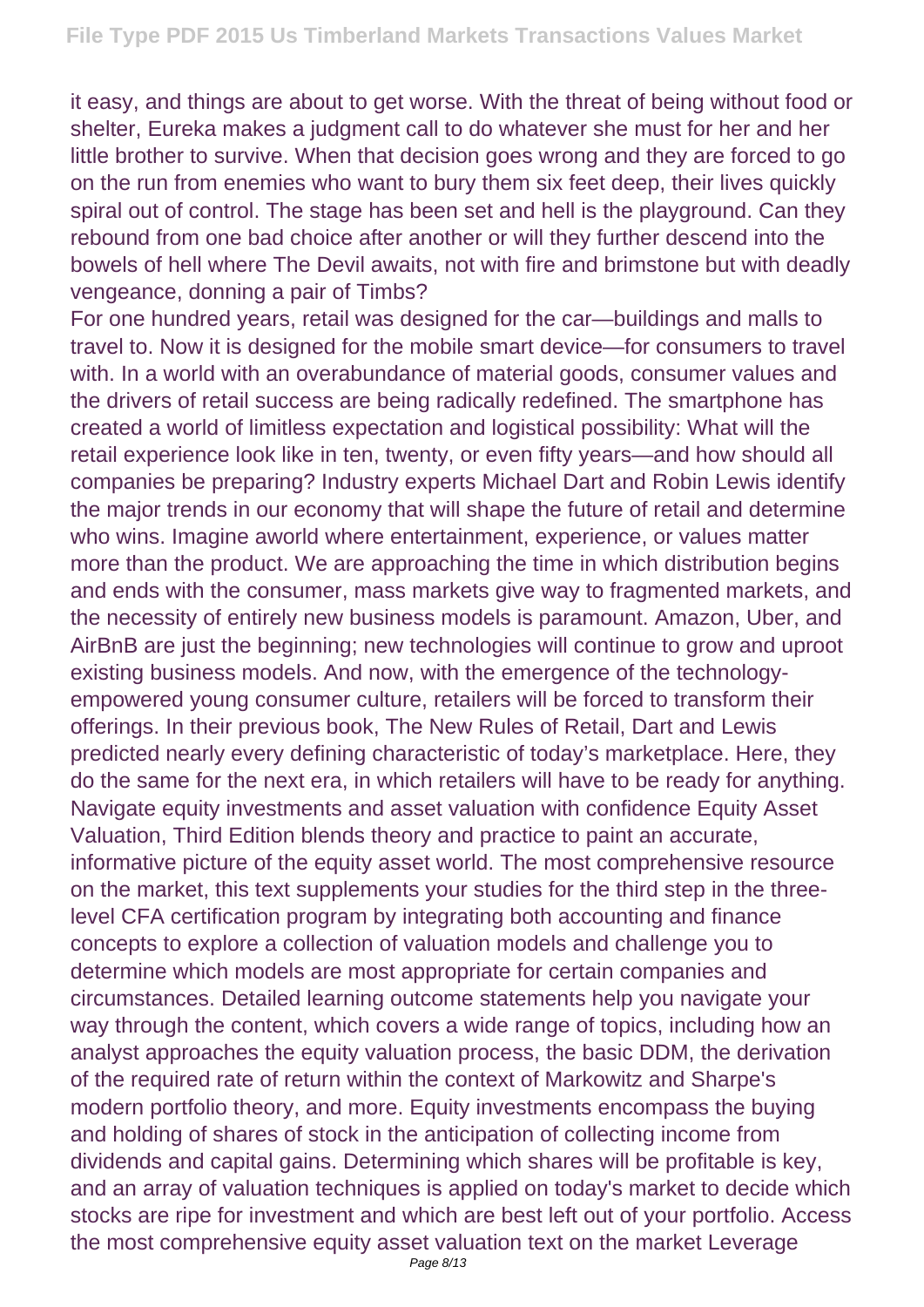detailed learning outcome statements that focus your attention on key concepts, and guide you in applying the material accurately and effectively Explore a wide range of essential topics, such as the free cash flow approach, valuation using Graham and Dodd type concepts of earning power, associated market multiples, and residual income models Improve your study efforts by leveraging the text during your CFA certification program prep Equity Asset Valuation, Third Edition is a comprehensive, updated text that guides you through the information you need to know to fully understand the general analysis of equity investments. During the second half of the twentieth century, the forest industry removed more than 300 billion cubic feet of timber from southern forests. Yet at the same time, partnerships between public and private entities improved the inventory, health, and productivity of this vast and resilient resource. A comprehensive and multilayered history, Forestry in the U.S. South explores the remarkable commercial and environmental gains made possible through the collaboration of industry, universities, and other agencies. This authoritative assessment starts by discussing the motives and practices of early lumber companies, which, having exhausted the forests of the Northeast by the turn of the twentieth century, aggressively began to harvest the virgin pine of the South, with production peaking by 1909. The rapidly declining supply of old-growth southern pine triggered a threat of timber famine and inspired efforts to regulate the industry. By mid-century, however, industrial forestry had its own profit incentive to replenish harvested timber. This set the stage for a unique alliance between public and private sectors, which conducted cooperative research on tree improvement, fertilization, seedling production, and other practices germane to sustainable forest management. By the close of the 1990s, concerns about an inadequate timber supply gave way to questions about how to utilize millions of acres of pine plantations approaching maturity. No longer concerned with the future supply of raw material and facing mounting global competition the U.S. pulp and paper industry consolidated, restructured, and sold nearly 20 million acres of forests to Timber Investment Management Organizations (TIMOs) and Real Estate Investment Trusts (REITs), resulting in an entirely new dynamic for private forestry in the South. Incomparable in scope, Forestry in the U.S. South spotlights the people and organizations responsible for empowering individual forest owners across the region, tripling the production of pine stands and bolstering the livelihoods of thousands of men and women across the South. EVERYTHING YOU NEED TO KNOW ABOUT REITS GETTING STARTED IN REAL ESTATE INVESTMENT TRUSTS Real Estate Investment Trusts (REITs) offer small investors the chance to participate in a broad range of real estate opportunities across most major property sectors and geographic locations. But to make the most out of this proven investment vehicle, you must first gain a firm understanding of it. Getting Started in Real Estate Investment Trusts provides an accessible introduction to the benefits and performance characteristics of REITs and examines the role they play in a well-diversified investment portfolio. Divided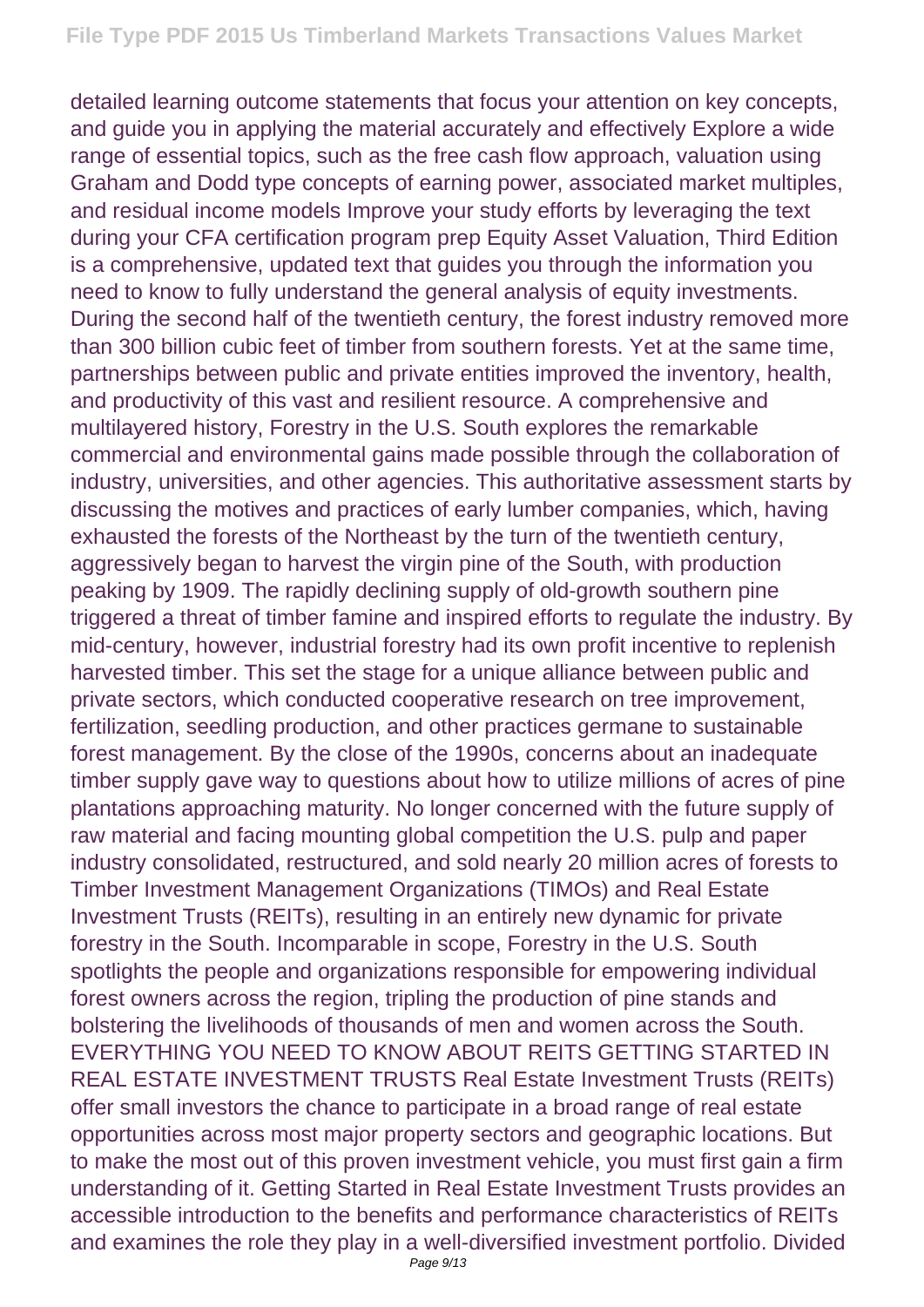into three comprehensive parts, Getting Started in Real Estate Investment Trusts covers a wide variety of issues within this field, including: \* The legal and financial history of REITs \* How REITs behave as an investment class and how they are best integrated into an investor's portfolio \* The fundamental economic issues that affect real estate and how they impact REITs \* Specific methods for analyzing REITs as an investment \* Different types of REITs: residential, office, industrial, retail property, and more Filled with in-depth insight and practical advice, Getting Started in Real Estate Investment Trusts is a valuable road map to an investment that can help stabilize and grow your portfolio for years to come. "The Handbook of Finance is a comprehensive 3-Volume Set that covers both established and cutting-edge theories and developments in finance and investing. Edited by Frank Fabozzi, this set includes valuable insights from global financial experts as well as academics with extensive experience in this field. Organized by topic, this comprehensive resource contains complete coverage of essential issues—from portfolio construction and risk management to fixed income securities and foreign exchange—and provides readers with a balanced understanding of today's dynamic world of finance. A brief look at each volume: Volume I: Financial Markets and Instruments skillfully covers the general characteristics of different asset classes, derivative instruments, the markets in which financial instruments trade, and the players in those markets. Volume II: Investment Management and Financial Management focuses on the theories, decisions, and implementations aspects associated with both financial management and investment management. Volume III Valuation, Financial Modeling, and Quantitative Tools contains the most comprehensive coverage of the analytical tools, risk measurement methods, and valuation techniques currently used in the field of finance."

A firm grounding in economics is integral to sound forestry policies and practices. This book, a major revision and expansion of Peter H. Pearse's 1990 classic, is an essential textbook for forestry students. Updated and enhanced with advanced empirical presentation of materials, it covers the basic economic principles and concepts and their application to modern forest management and policy issues. Forest Economics reflects the authors' more than fifty years of combined experience in teaching forest economics in the United States and Canada. Its comprehensive and systematic analysis of forest issues makes it an indispensable resource for students and practitioners of forest management, natural resource conservation, and environmental studies.

Shortly before of the beginning of the global financial crisis of 2008 REITs were introduced in several European countries based on their success in mature markets like the US, Australia and some Asian countries. While the history of REITs in Europe has been relatively brief, REITs are well on the way to become an industry standard as a real estate investment financial vehicle not only in Europe but throughout the developed world. This book provides both academics and decision makers an introduction to the economics of REITs beyond tax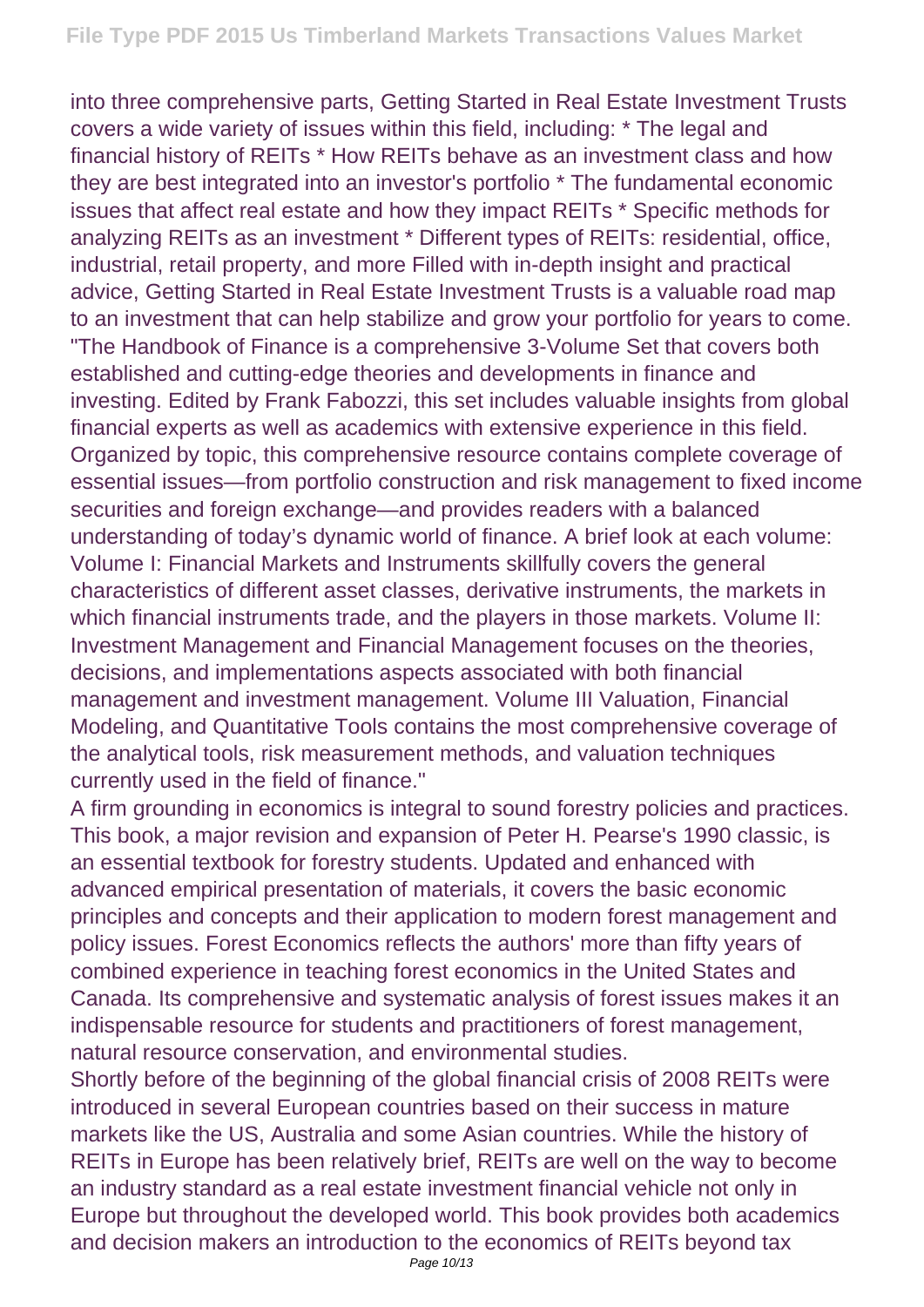transparency, an overview of the mature REITs markets, and a closer reflection of the development of different REIT-structures in Europe including the history, regulation and markets of each country.

This book draws together contributions from forest economists in the Research Triangle of North Carolina, with co-authors from institutions around the world. It represents our common belief that rigorous empirical analysis in an economic framework can inform forest policy. We intend the book as a guide to the empirical methods that we have found most useful for addressing both traditional and modem areas of concern in forest policy, including timber production and markets, multiple use forestry, and valuation of non-market benefits. 'The book editors and most chapter authors are affiliated with three institutions in the Research Triangle: the Southern Research Station of the USDA Forest Service (K. Abt, Butry, Holmes, Mercer, Moulton, Prestemon, Wear), the Department of Forestry at North Carolina State University (R. Abt, Ahn, Cubbage, Sills), and the Environmental and Natural Resource Economics Program of Research Triangle Institute (Murray, Pattanayak). Two other Triangle institutions are also represented among the book authors: Duke University (Kramer) and the Forestland Group (Zinkhan). In addition to our primary affiliations, many of us are adjunct faculty and/or graduates of Triangle universities. Many of our co-authors also graduated from or were previously affiliated with Triangle institutions. Thus, the selection of topics, methods, and case studies reflects the work of this particular network of economists, and to some degree, our location in the southeastern United States. However, our work and the chapters encompass other regions of the United States and the world, including Latin America and Asia.

This publication provides information on forest products markets and related policies in Europe, North America and the Commonwealth of Independent States. It begins with an overview chapter, followed by analysis of government and industry policies and market-based implements affecting forest products markets. The third chapter is on institutional forestland ownership. Five chapters are based on annual country-supplied statistics, describing: wood raw materials, sawn softwood, sawn hardwood, wood-based panels, and paper, paperboard and woodpulp. Additional chapters discuss markets for wood energy, value-added wood products, and housing. Production, trade and consumption are analyzed and relevant material on specific markets included.

This study examines forest ownership in the ECE region. Based on data on 35 countries, and the first to include all forest ownership categories, this study investigates the changing nature and patterns of forest ownership, the ways in which governance and social structures influence forest owners and users, as well as forest management. Within the limits of data availability and harmonization, the publication provides an overview of, and a new baseline for, understanding the diversity and dynamics of forest ownership in the ECE region. We have spent the last three decades engaged in a pointless and irrelevant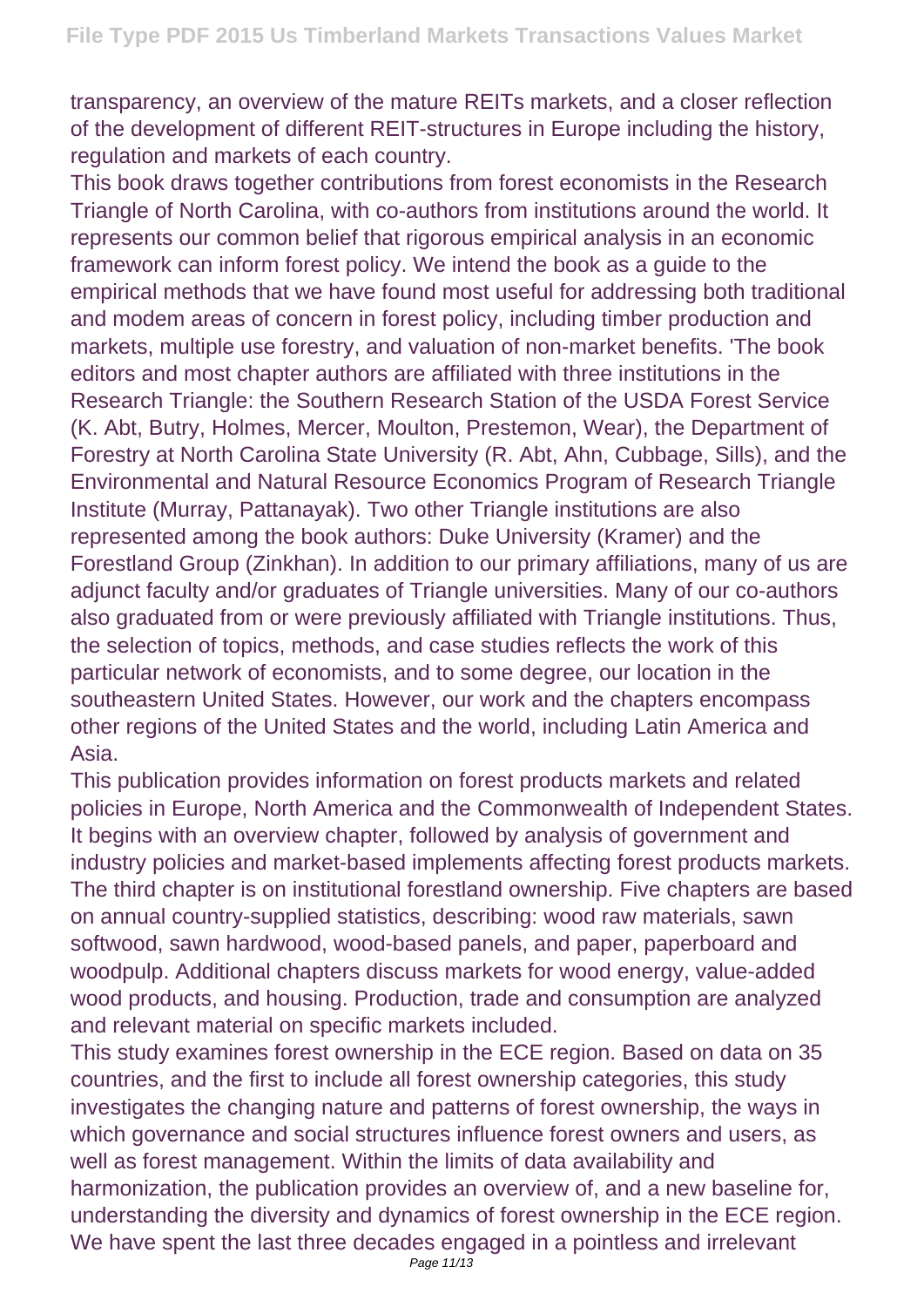debate about the relative merits of privatization or nationalization. We have been arguing about the wrong thing while sitting on a goldmine of assets. Don't worry about who owns those assets, worry about whether they are managed effectively. Why does this matter? Because despite the Thatcher/ Reagan economic revolution, the largest pool of wealth in the world – a global total that is much larger than the world's total pensions savings, and ten times the total of all the sovereign wealth funds on the planet – is still comprised of commercial assets that are held in public ownership. If professionally managed, they could generate an annual yield of 2.7 trillion dollars, more than current global spending on infrastructure: transport, power, water, and communications. Based on both economic research and hands-on experience from many countries, the authors argue that publicly owned commercial assets need to be taken out of the direct and distorting control of politicians and placed under professional management in a 'National Wealth Fund' or its local government equivalent. Such a move would trigger much-needed structural reforms in national economies, thus resurrect strained government finances, bolster ailing economic growth, and improve the fabric of democratic institutions. This radical, reforming book was named one of the "Books of the Year".by both the FT and The Economist.

"Beginning with an explanation of the natural processes governing forest development, the authors present active steps you can take to guide your woodland toward a state of health and beauty and sustainably produce one of the world's greatest renewable resources -- wood."--P. [4] of cover.

Fields of Gold critically examines the history, ideas, and political struggles surrounding the financialization of farmland. In particular, Madeleine Fairbairn focuses on developments in two of the most popular investment locations, the US and Brazil, looking at the implications of financiers' acquisition of land and control over resources for rural livelihoods and economic justice. At the heart of Fields of Gold is a tension between efforts to transform farmland into a new financial asset class, and land's physical and social properties, which frequently obstruct that transformation. But what makes the book unique among the growing body of work on the global land grab is Fairbairn's interest in those acquiring land, rather than those affected by land acquisitions. Fairbairn's work sheds ethnographic light on the actors and relationships—from Iowa to Manhattan to São Paulo—that have helped to turn land into an attractive financial asset class.

Alternative Investments: A Primer for Investment Professionals provides an overview of alternative investments for institutional asset allocators and other overseers of portfolios containing both traditional and alternative assets. It is designed for those with substantial experience regarding traditional investments in stocks and bonds but limited familiarity regarding alternative assets, alternative strategies, and alternative portfolio management. The primer categorizes alternative assets into four groups: hedge funds, real assets, private equity, and structured products/derivatives. Real assets include vacant land, farmland, timber, infrastructure, intellectual property, commodities, and private real estate.